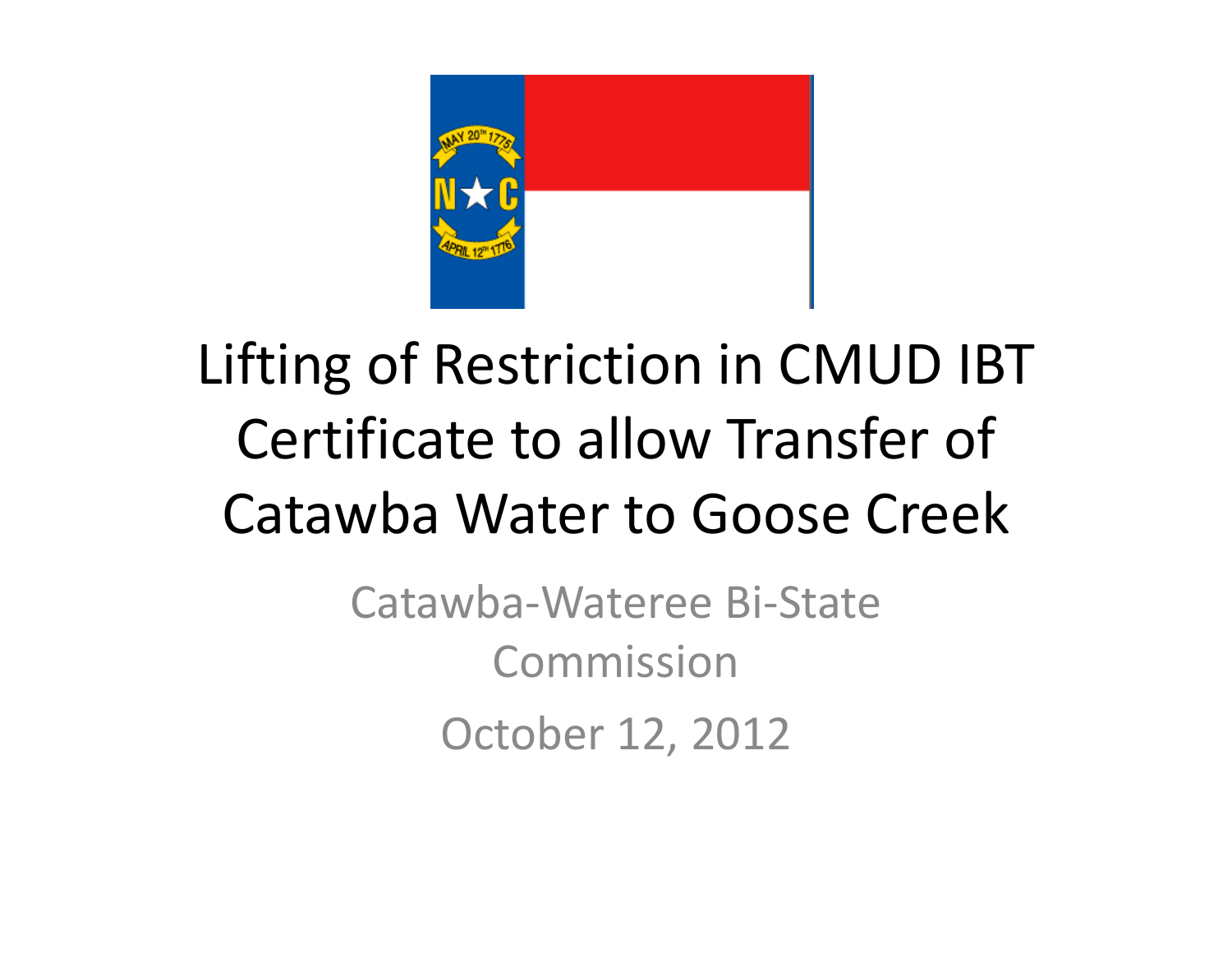# Charlotte Mecklenburg Utilities IBT

- Transfer of 33 mgd from Catawba to Rocky River Basin
- $\bullet$ Meets projected water demands through 2030
- Transfer to Goose Creek watershed (Mint Hill) restricted at this time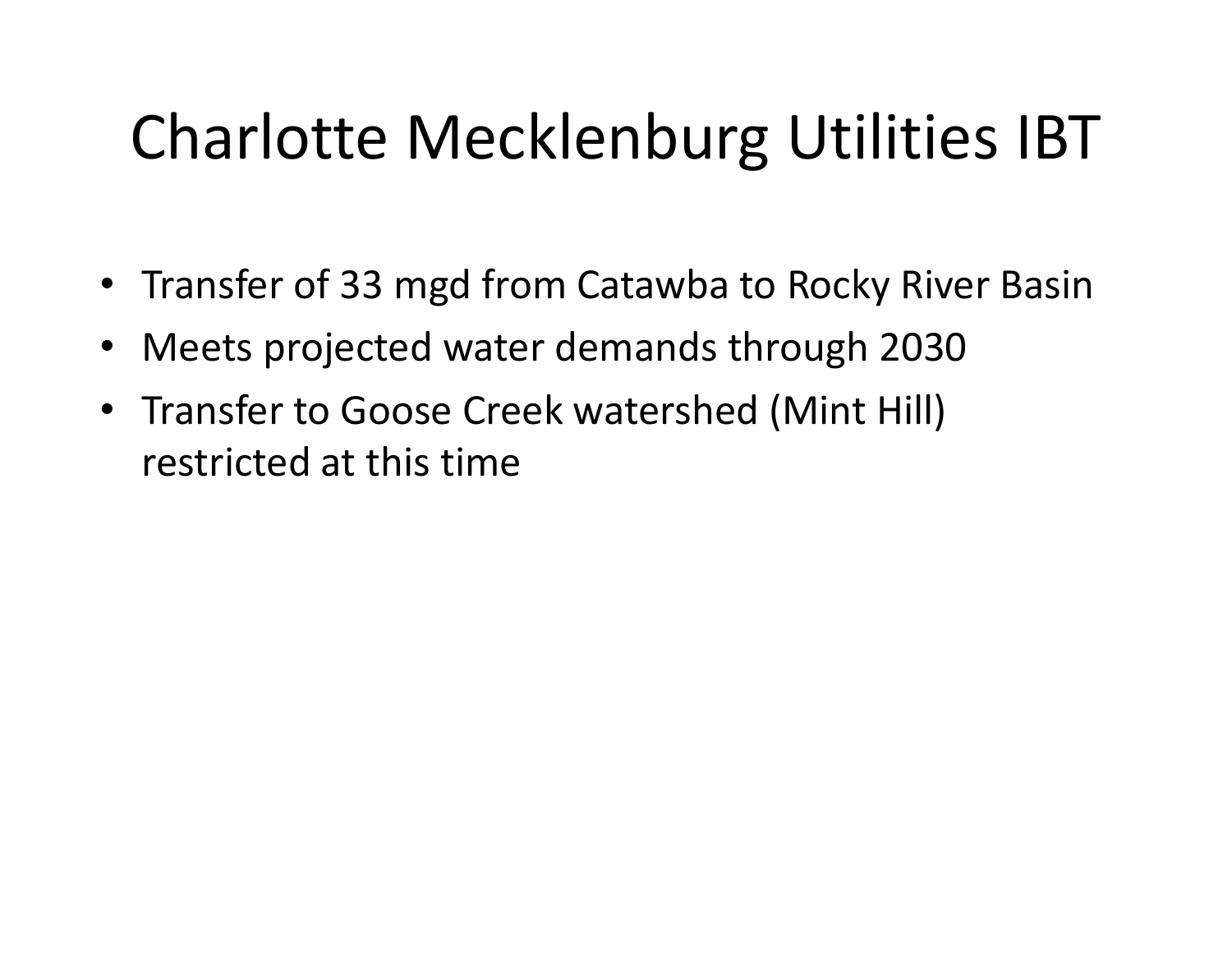#### Condition #3 of CMUD IBT Certificate

*The Goose Creek subbasin in Mecklenburg County is removed from the area to be served by the IBT. A moratorium on the installation of new interbasin transfer water lines (water lines crossing the ridgeline) into Goose Creek subbasin is in effect until the impacts of additional urban growth on the endangered species are fully evaluated.*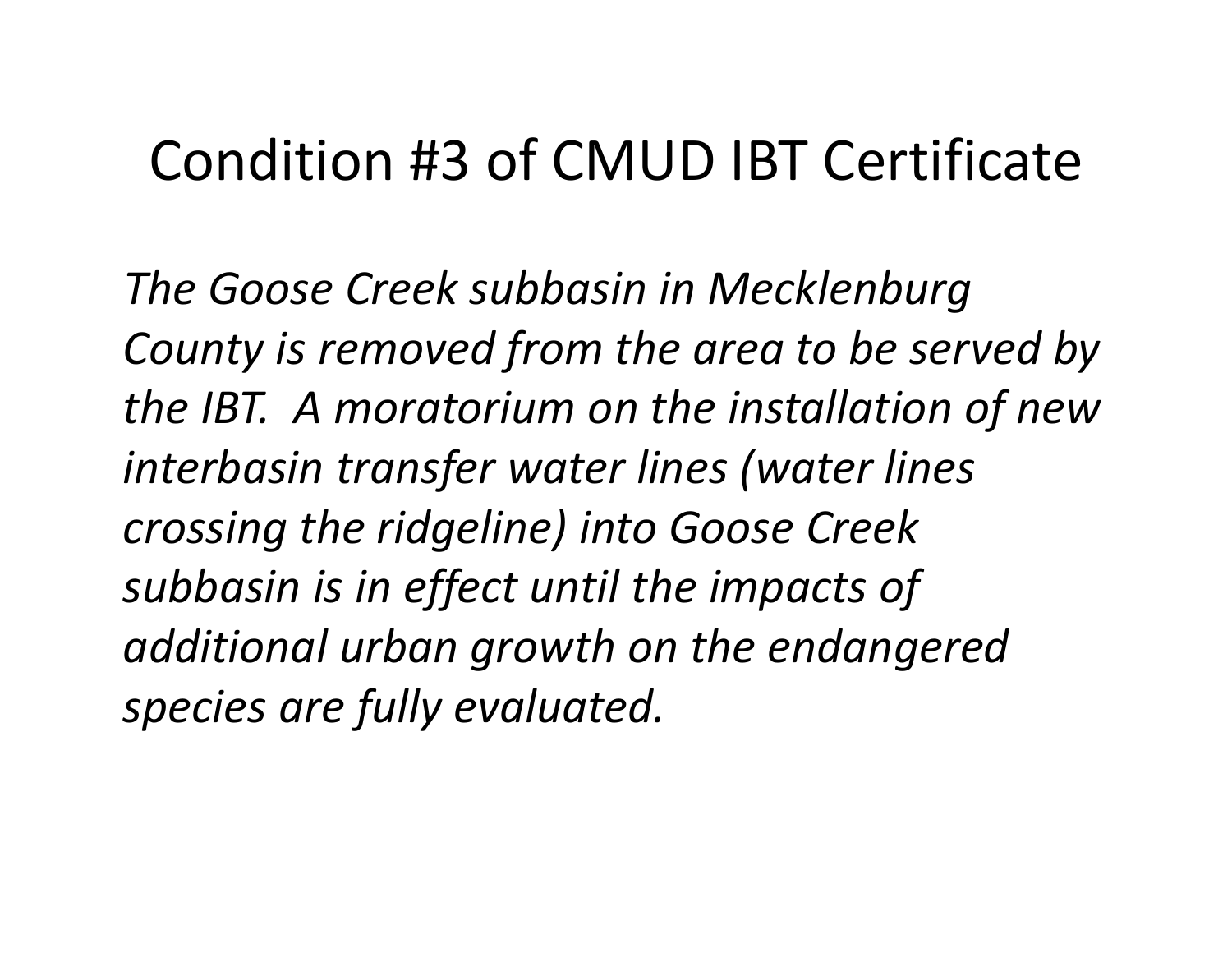#### Charlotte Mecklenburg Utilities - Service Area

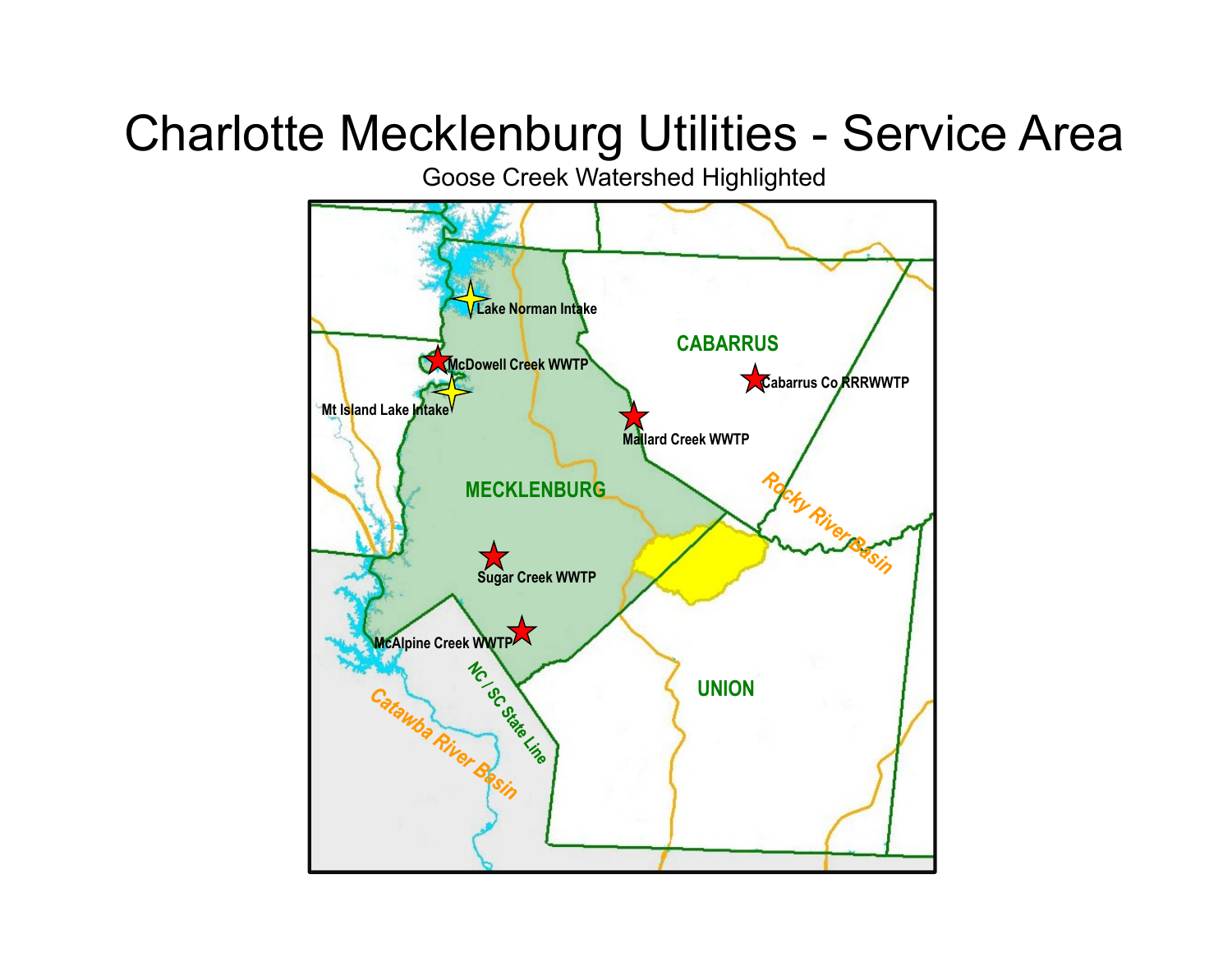### Process for Lifting of Restriction #3

- CMUD completes environmental assessment (EA) demonstrating that water transfer will not negatively impact Carolina Heelsplitter (Oct 2012)
- Draft EA undergoes DENR internal review (45 days)
- Water Allocation Committee of NC EMC notified of EAand process to lift restriction (Nov 2012)
- Revised EA w/FONSI sent to State Clearinghouse for 30‐ day review and public comment (Jan 2013)
- Public hearing conducted in Catawba Basin (Feb 2013)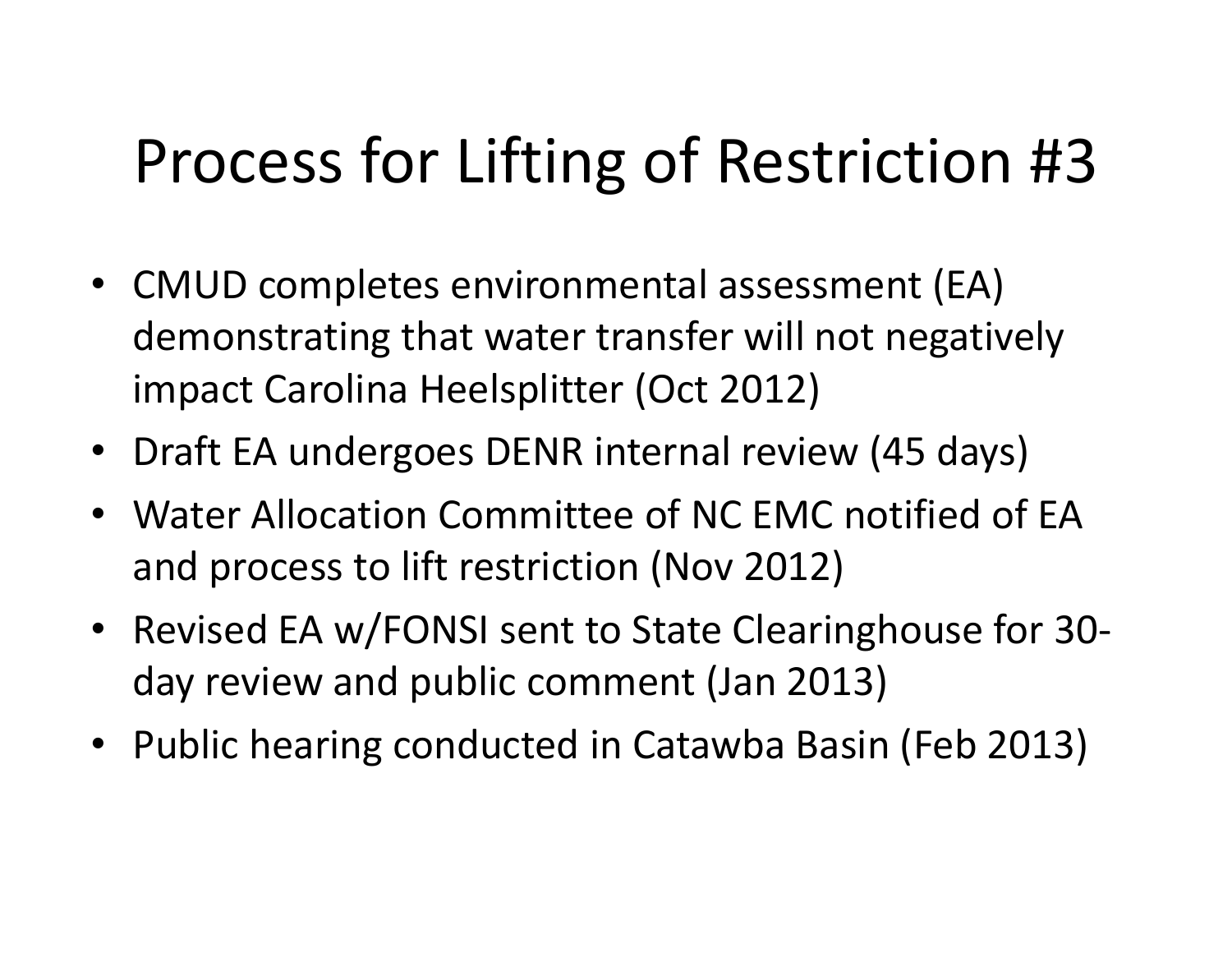# Process for Lifting of Restriction #3

- EA revised to incorporate public comments (April 2013)
- If EA is adequate FONSI is issued/SEPA review process completed (April 2013)
- Water Allocation Committee and full Env Management Commission asked to approve action (May 2013)
- If approved, EMC modifies IBT Certificate lifting Restriction #3.